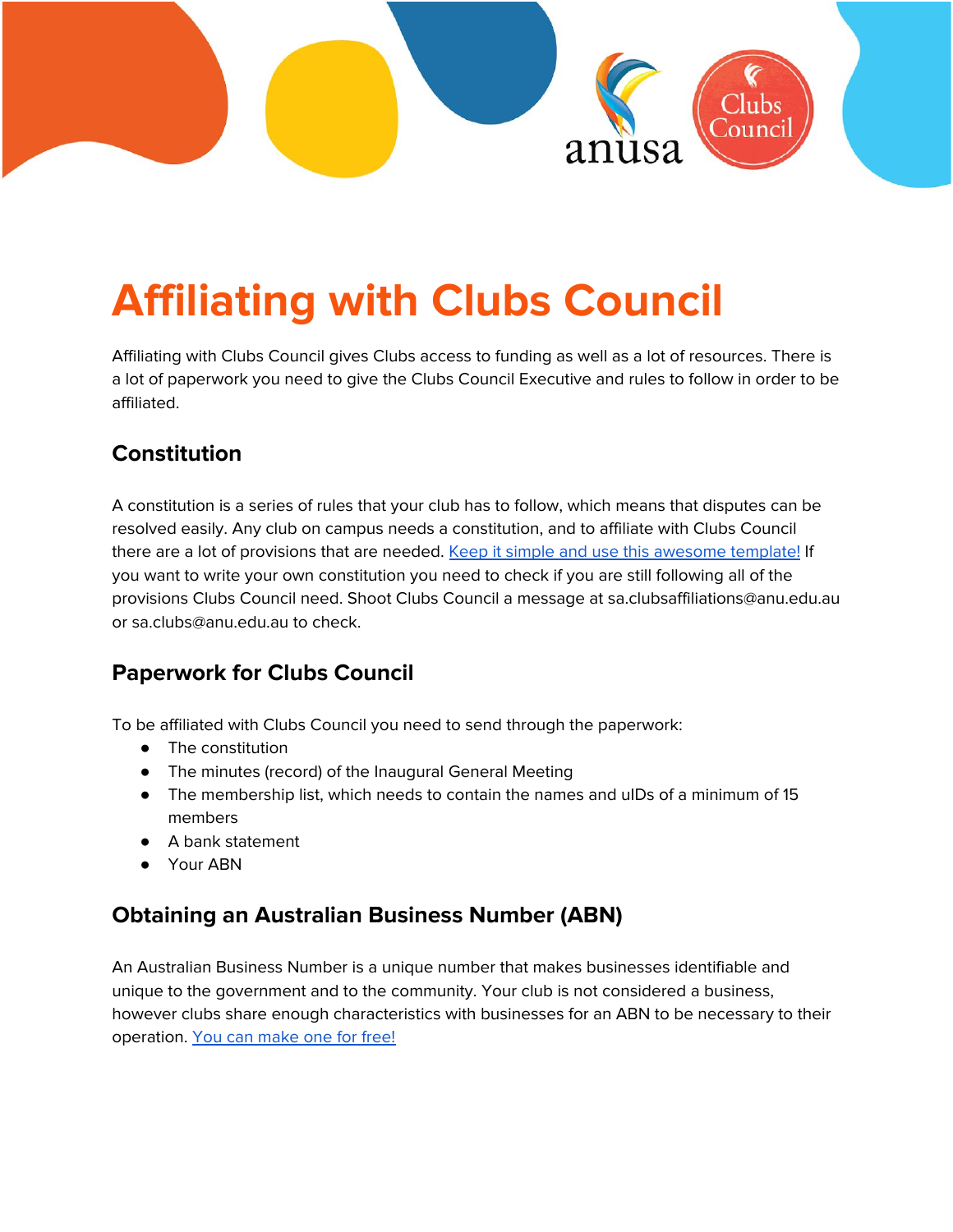### **Banking**

- Your society will need to create a bank account to pay for goods, and for funding from Clubs Council to be deposited into
- The bank account needs to have three trustees of the account in order to be eligible to affiliate to Clubs Council

#### **Address**

● You'll need to provide an address for your bank account when you create it. This should be the address of the ANUSA Office

[Club Name], Level 2, Di Riddell Student Centre University Avenue Acton ACT 2601

● Once your club has affiliated, you will receive a pigeonhole in the ANUSA Office, and any mail you receive arrive there

If you have completed all of this you are ready to affiliate! New Affiliations can be submitted [here.](https://form.jotform.co/200271948103852)

| Requirement               | <b>Details</b>                                                                                                            | Done? |
|---------------------------|---------------------------------------------------------------------------------------------------------------------------|-------|
| Constitution              | Keep it simple and use this awesome template!                                                                             |       |
| <b>Bank Statement</b>     | Has the address as the ANUSA office, includes the<br>amount of funds the club has and has the trustees<br>of the account. |       |
| <b>ABN</b>                | You can make one for free!                                                                                                |       |
| Membership List           | At least 15 ANU students with their names and<br>ulDs.                                                                    |       |
| Inaugural General Meeting | Attach the minutes of your meeting.<br>Make sure you meet the IGM requirements!                                           |       |
| Novelty                   | Your club is unique and is offering something that<br>is not offered by another club.                                     |       |

# **Checklist**